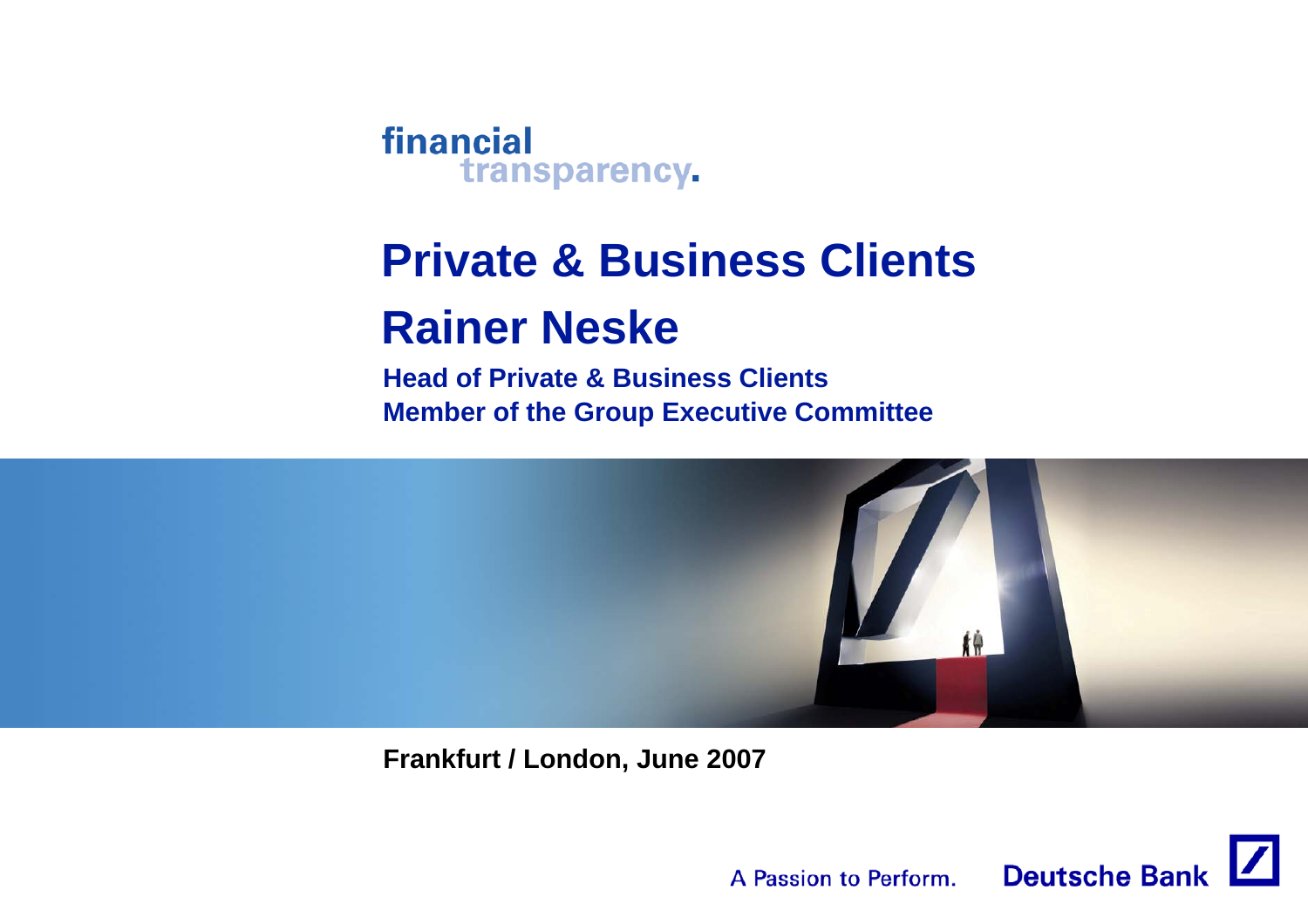

# **Agenda**

|                | A dynamic business                  |
|----------------|-------------------------------------|
| $\mathbf{2}^-$ | <b>Update on growth initiatives</b> |
|                | <b>Managing the cost base</b>       |
| $\mathbf{A}$   | <b>Growth and value creation</b>    |

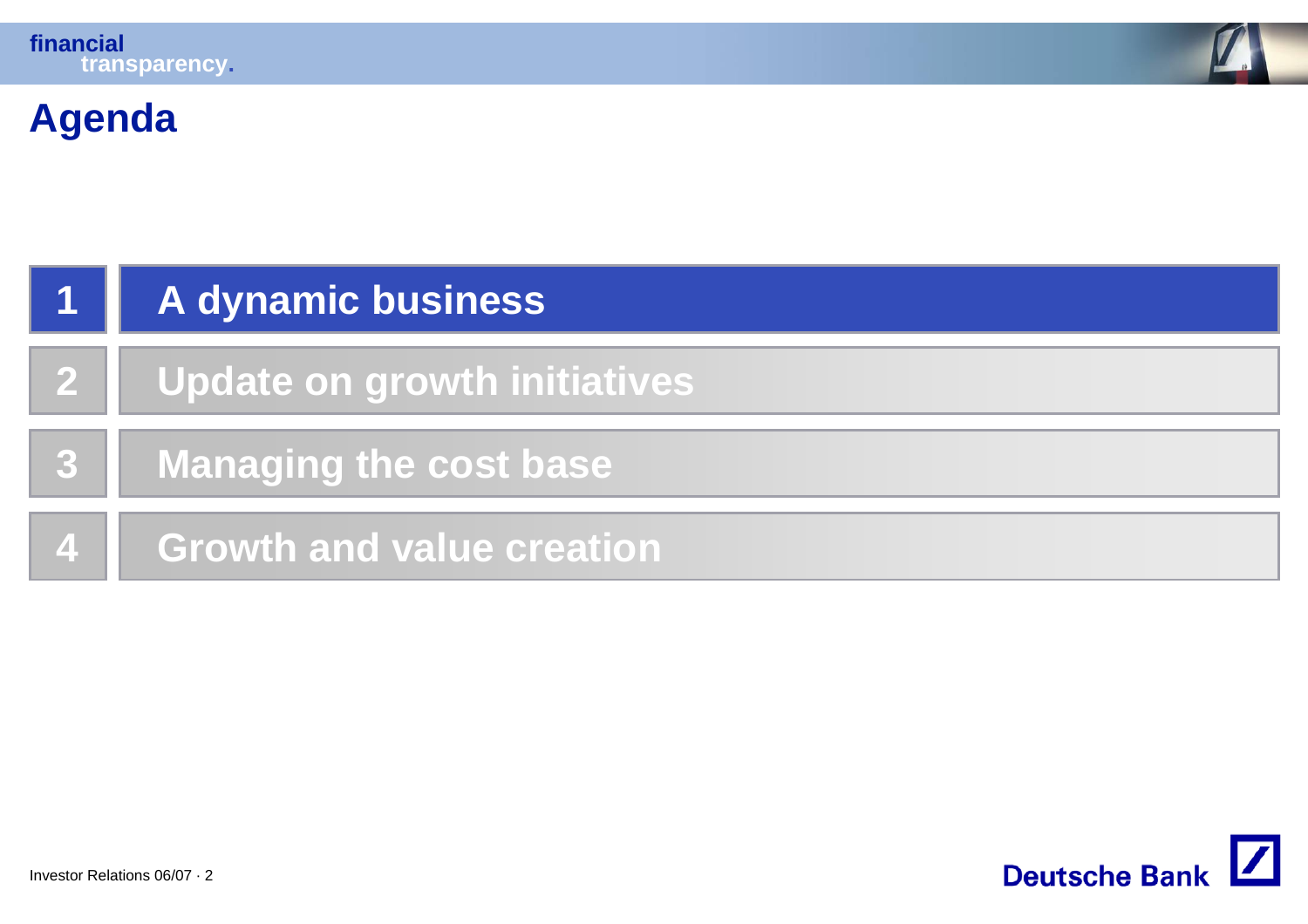



## **A dynamic business …**



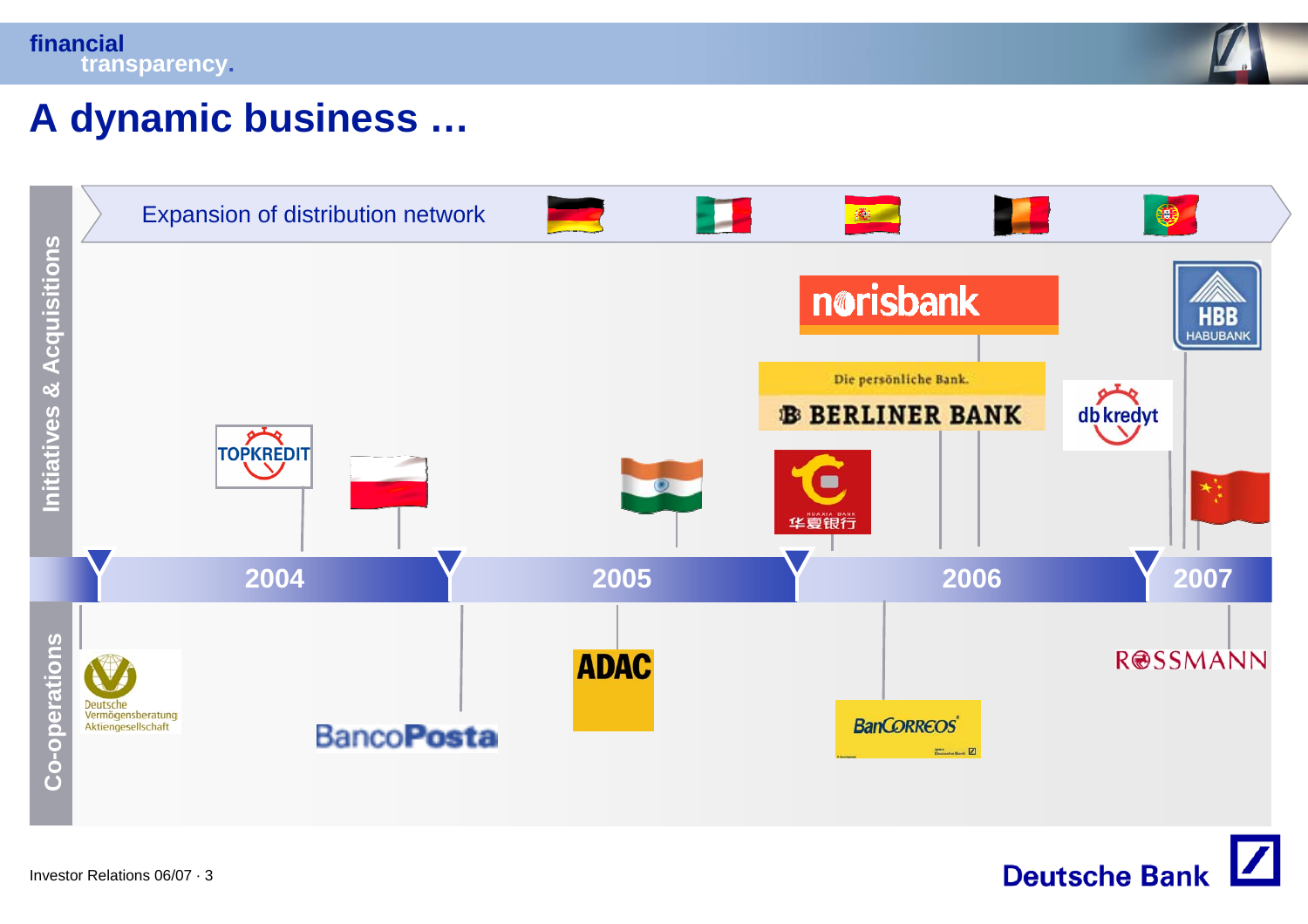



# **… with growth across the board …**

### In EUR bn



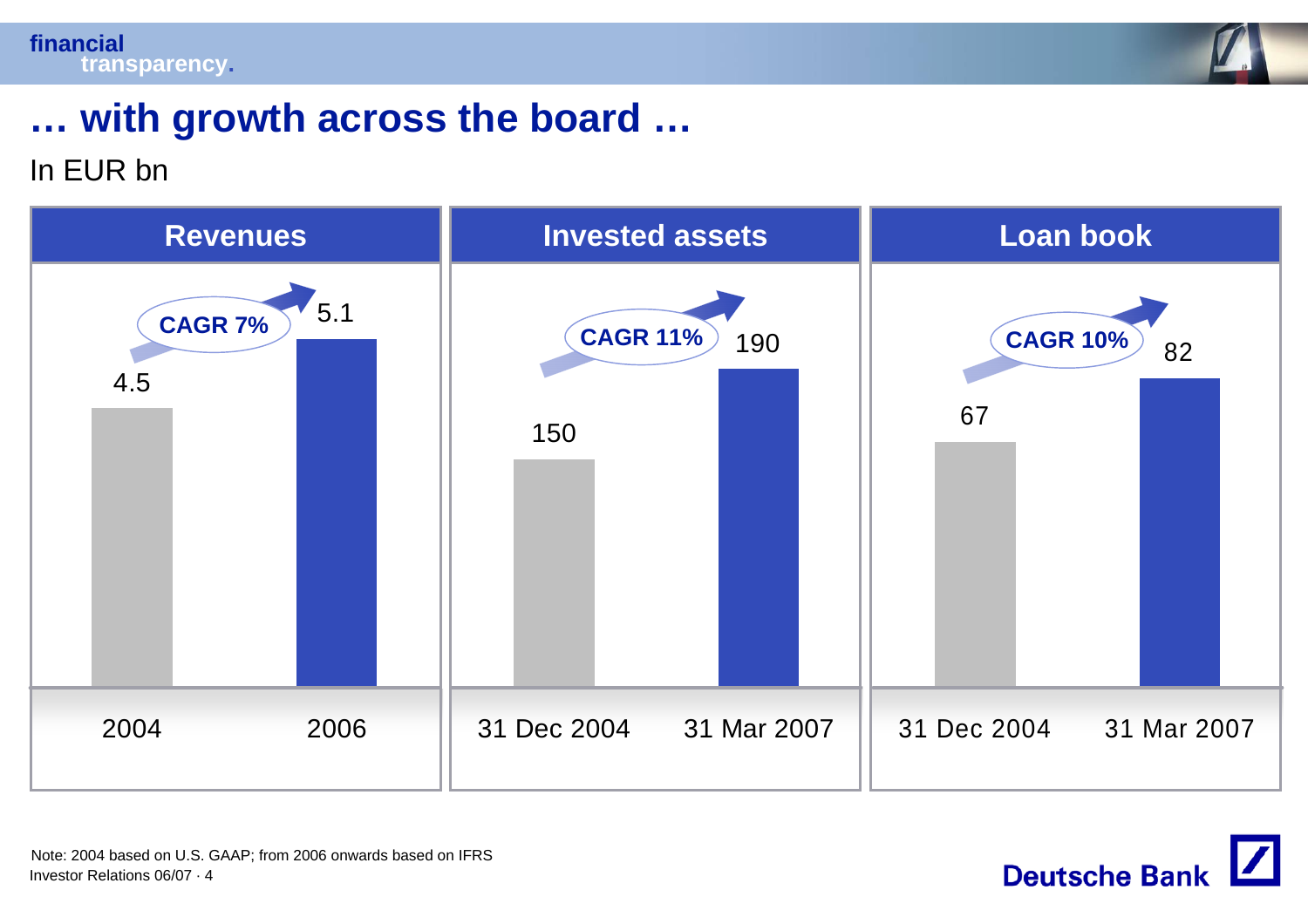

## **… and a track-record of delivery**

Income before income taxes, in EUR m



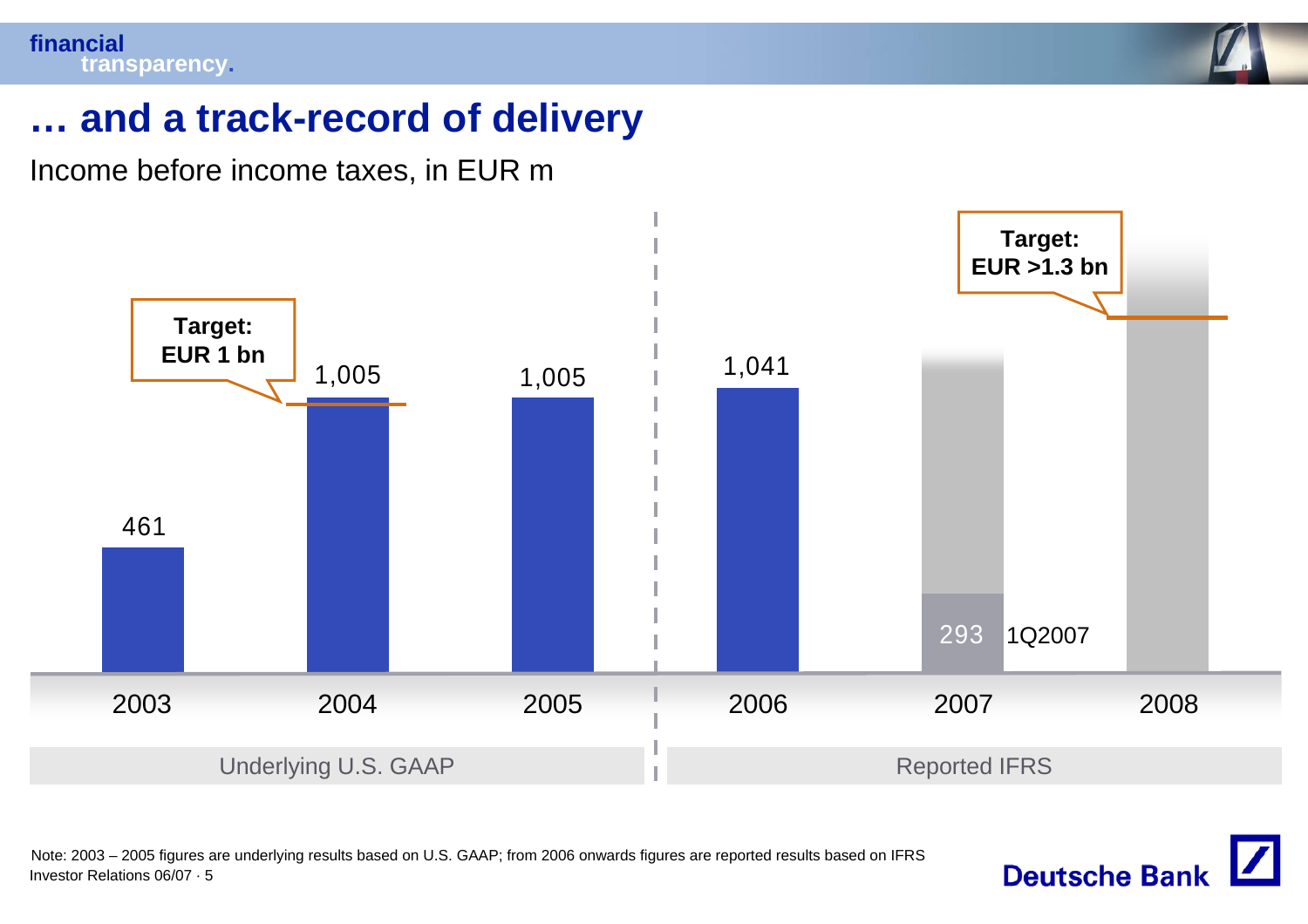

# **Agenda**

| A dynamic business                  |  |
|-------------------------------------|--|
| <b>Update on growth initiatives</b> |  |
| <b>Managing the cost base</b>       |  |
| <b>Growth and value creation</b>    |  |

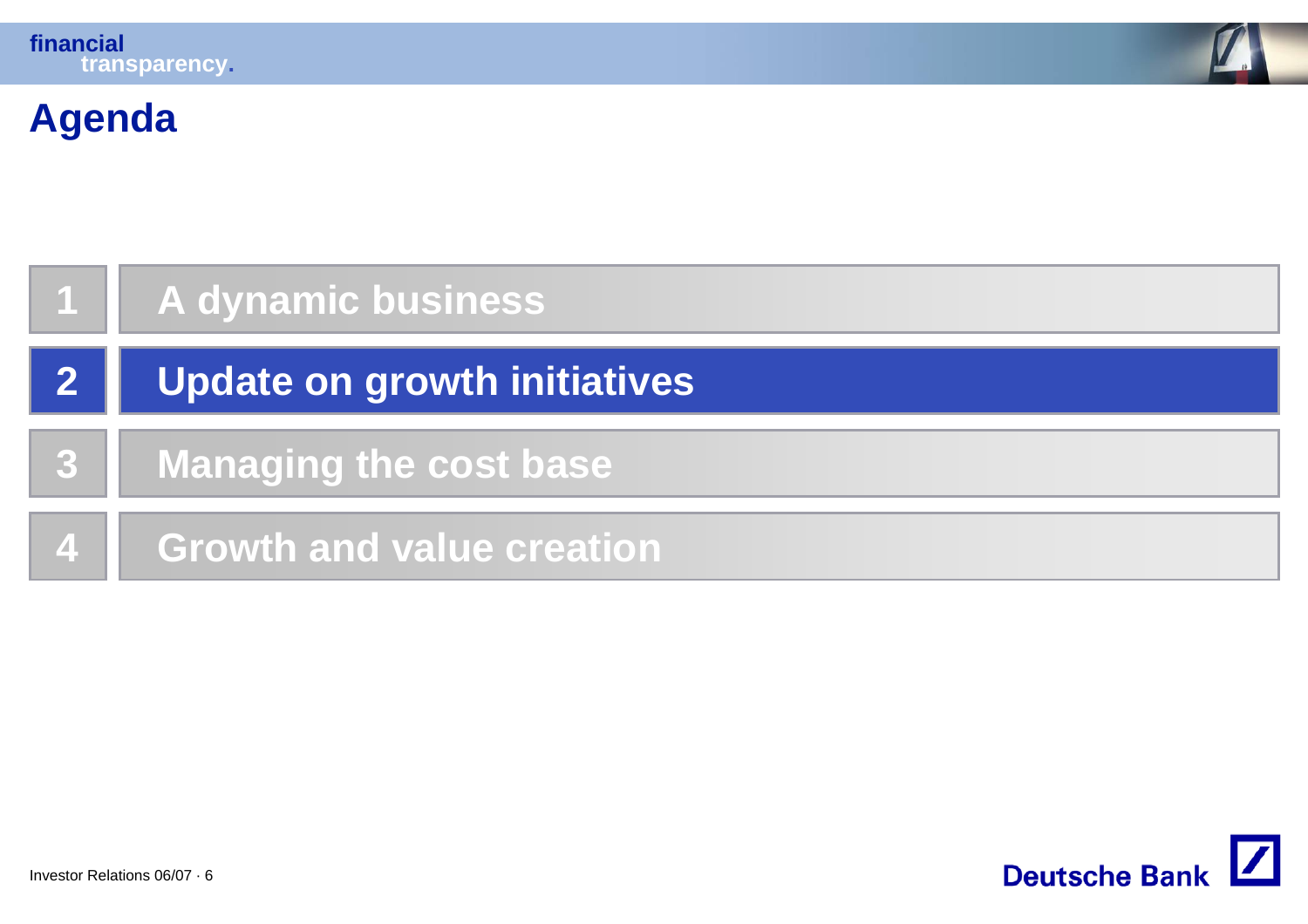



## **A stable business model based on two core competencies**

### **Private & Business Clients**



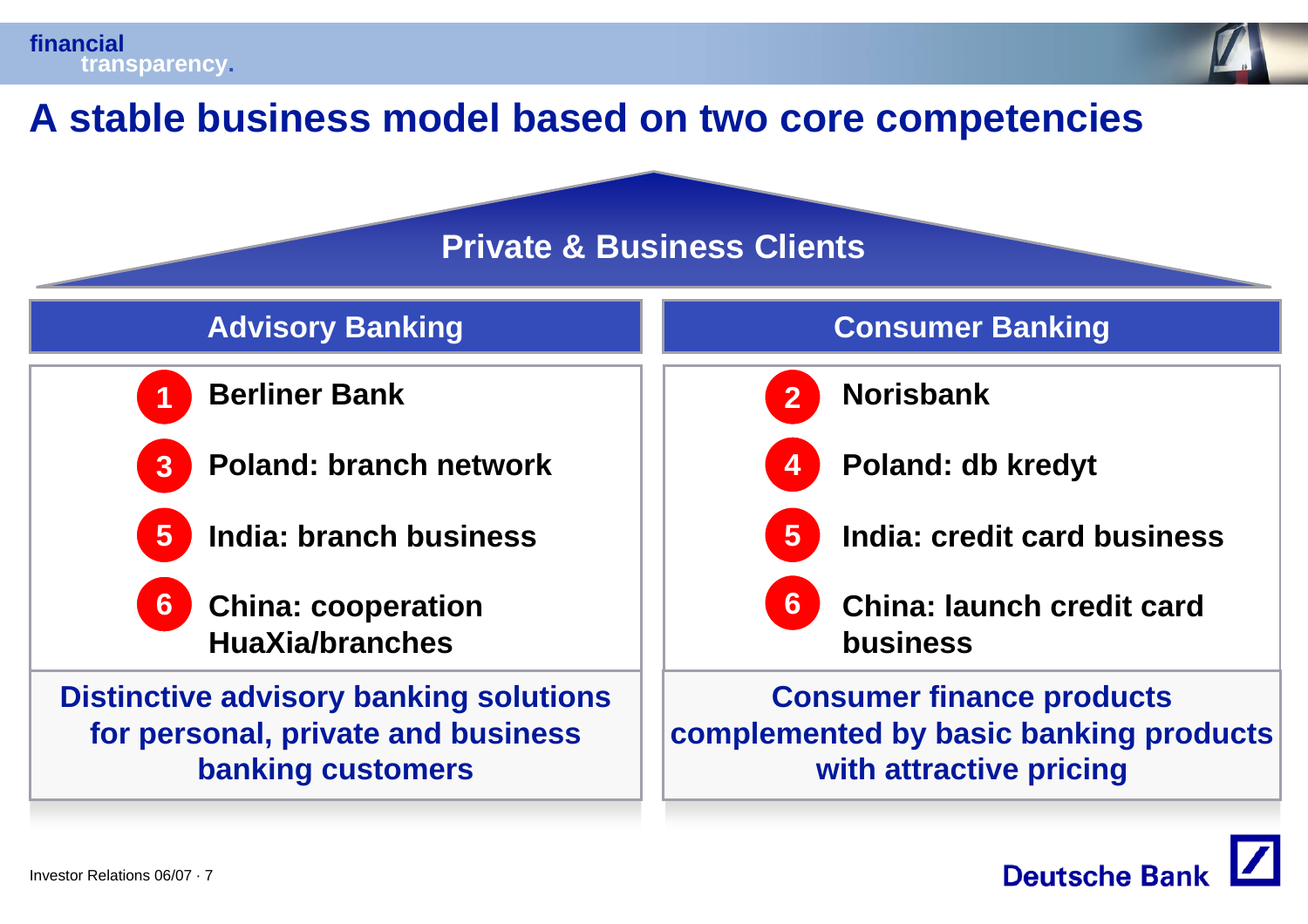

### **Berliner Bank: Smooth integration resulting in strong business results1**

### **Integration success 1Q2007**

- T. Smooth change of ownership
- 5,300 net new clients in the first quarter
- T Client business volume integrated
- T First group revenues synergies realized

### **Post-Integration**

- Grow with existing business model on DB platform:
	- Strengthen PBC in our core market proposition (German affluents)
	- Revenue growth
	- -Client base growth
- IT migrated to DB platform

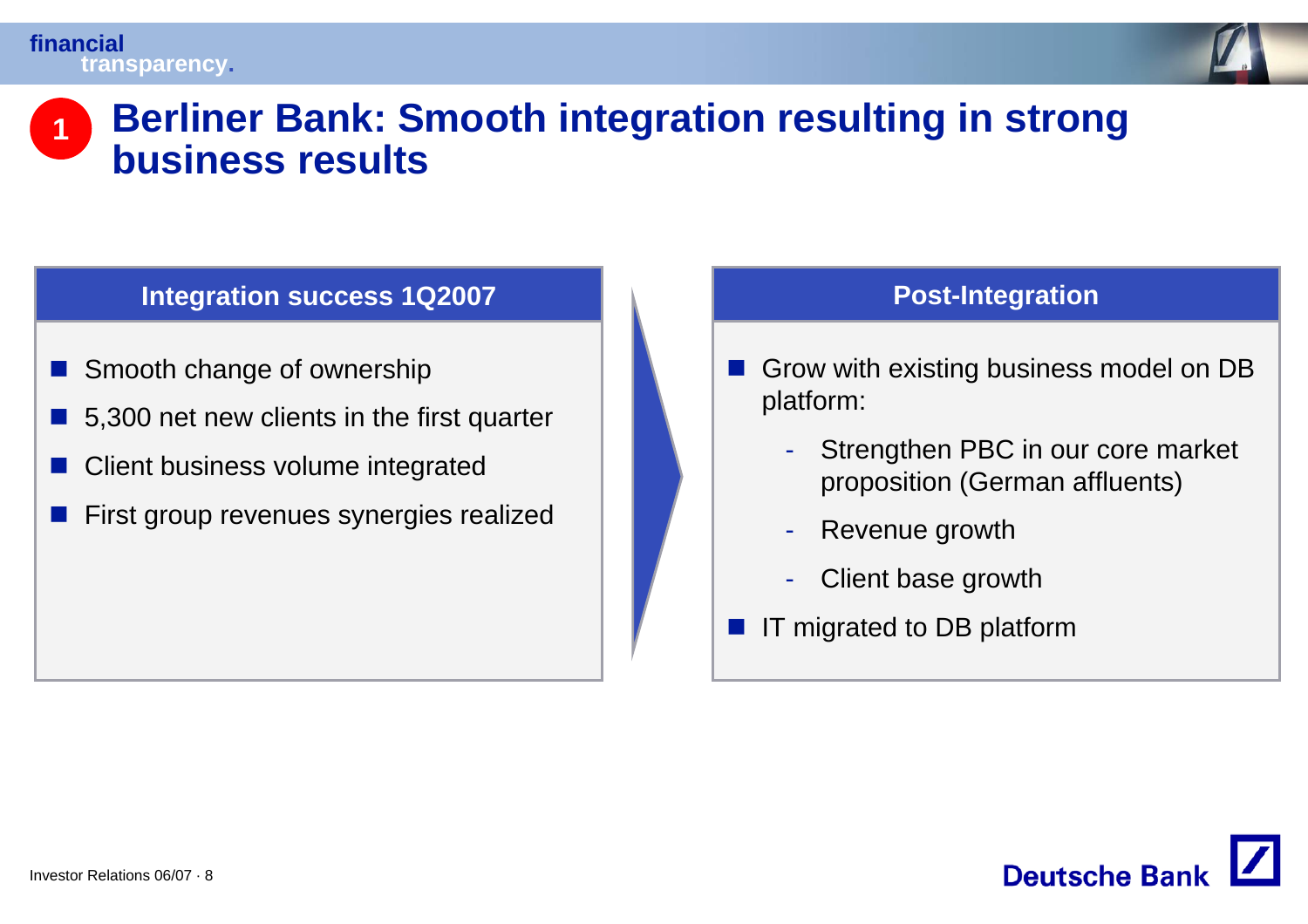

### **Norisbank: Successful integration shows first business results 2**

|                  | <b>Closing</b>                                                                       | <b>Today</b>                                                                                                                                      | <b>Post-Integration</b>                                                                |
|------------------|--------------------------------------------------------------------------------------|---------------------------------------------------------------------------------------------------------------------------------------------------|----------------------------------------------------------------------------------------|
| <b>Portfolio</b> | ■ Ca. 330,000 clients<br><b>EUR 1.4 bn loan portfolio</b><br>and EUR 1.4 bn deposits | Stable client base<br>$\sim 1$<br>Stable client business<br>volume                                                                                | Growing client base to<br>$\mathcal{L}^{\text{max}}_{\text{max}}$<br>1 million in 2010 |
| <b>Staff</b>     | $\blacksquare$ No captive staff                                                      | Sales force in place<br>(including staff temporarily<br>hired from Teambank and<br>own staff)                                                     | New "salary model" and own<br>hires                                                    |
| <b>Products</b>  | <b>Pure consumer finance</b><br>products                                             | ■ Successful products<br>launched (e.g. RiesterRente,<br>NorisTagesgeld)                                                                          | ■ Focused assortment                                                                   |
| <b>Platform</b>  | Nationwide branch network<br>with 98 branches<br>■ No captive IT platform            | Operating on existing IT<br>platform, migration of the<br>infrastructure to DB systems<br><b>Deutsche Bank Credit</b><br>Scoring tool implemented | Entire branch network<br>$\sim$<br>processes and IT up and<br>running on DB platform   |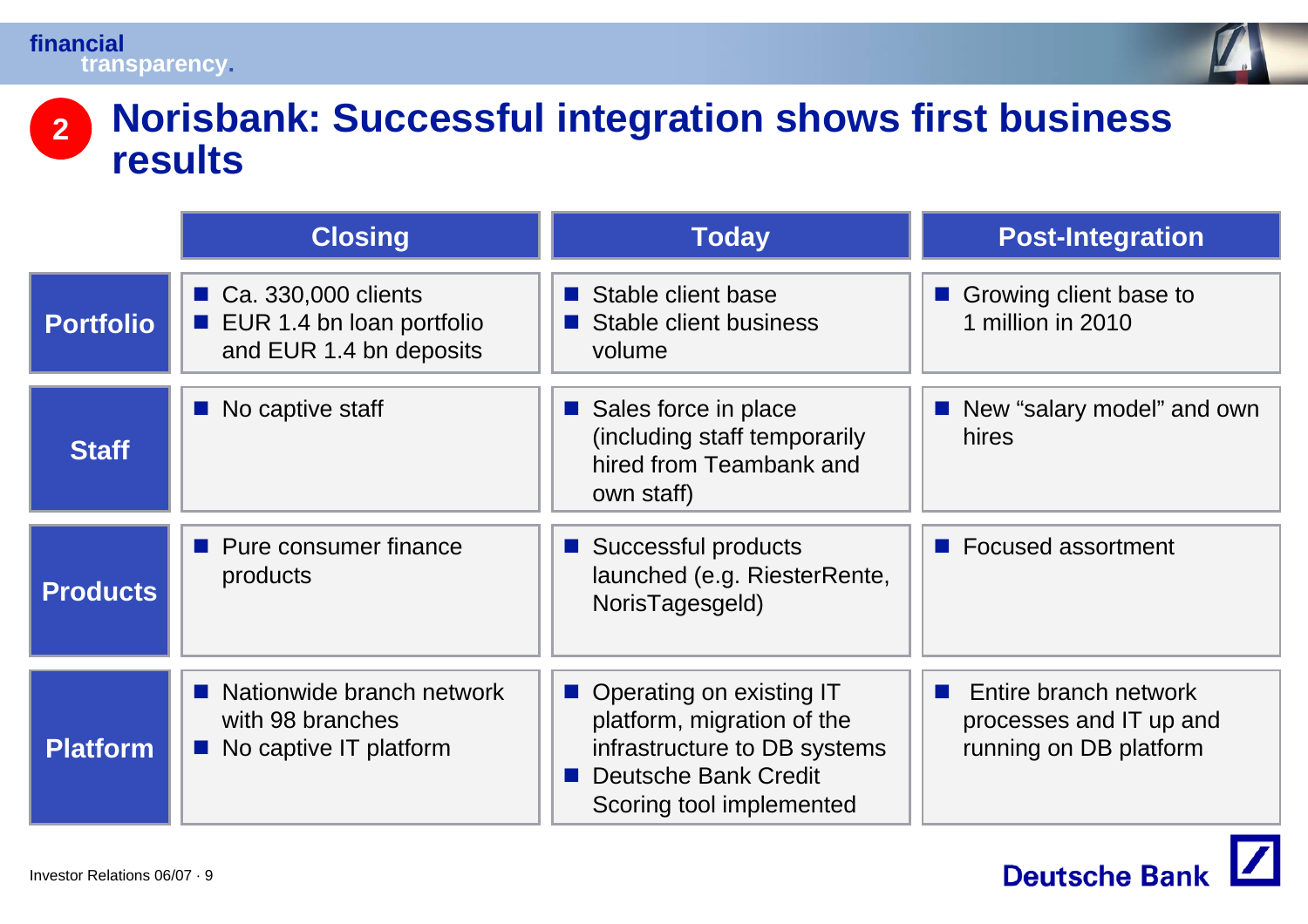**3**



# **Poland: Investments in advisory banking pay off**



Investor Relations 06/07 · 10\* Client Business Volume = Invested assets and sight deposits and loans Note: 2004 and 2005 based on U.S. GAAP; from 2006 onwards based on IFRS





**Deutsche Bank**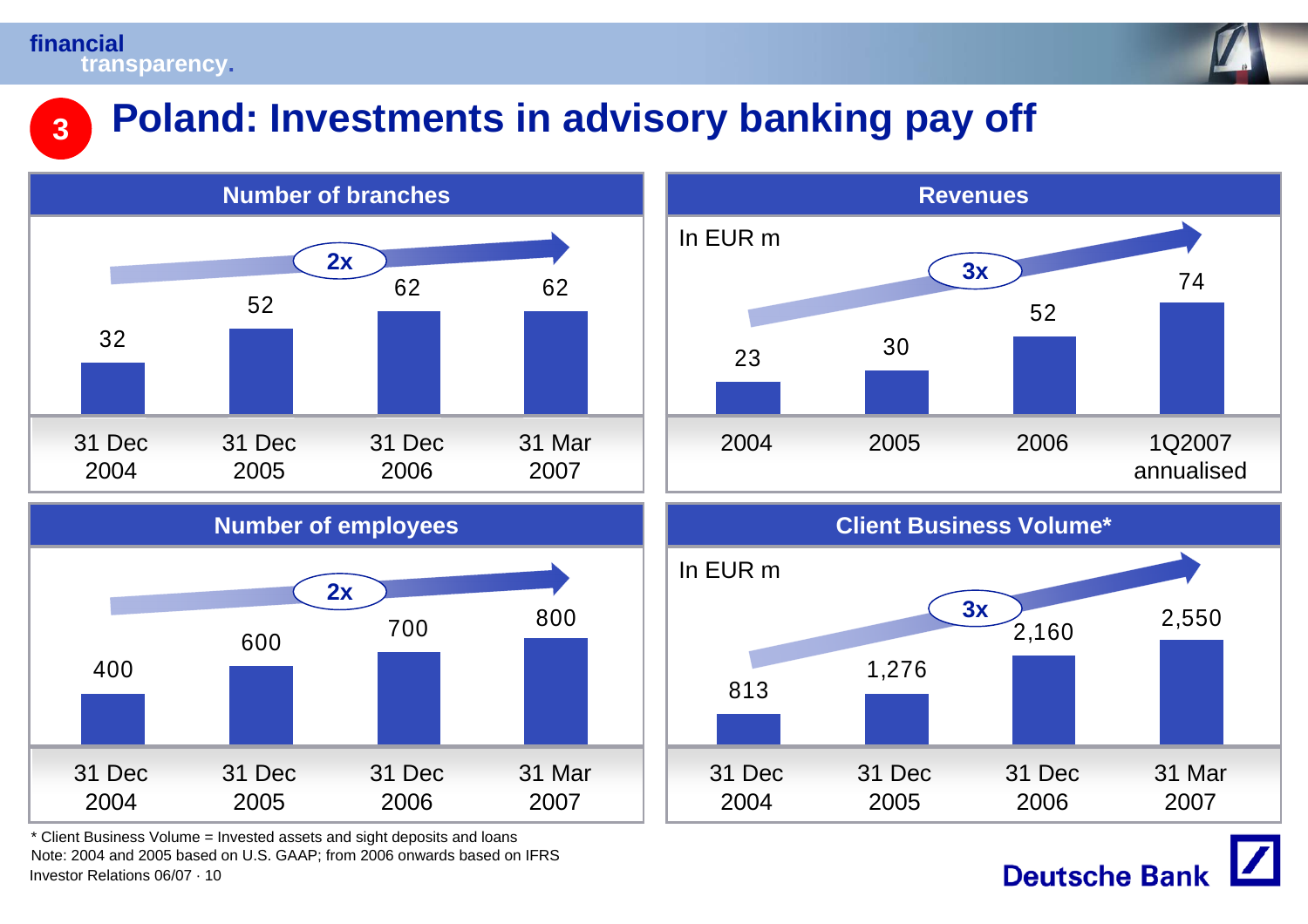**4**



# **Poland: Successful entry in consumer finance market**



Investor Relations 06/07 · 11\* Client Business Volume = Invested assets and sight deposits and loans

### **Deutsche Bank**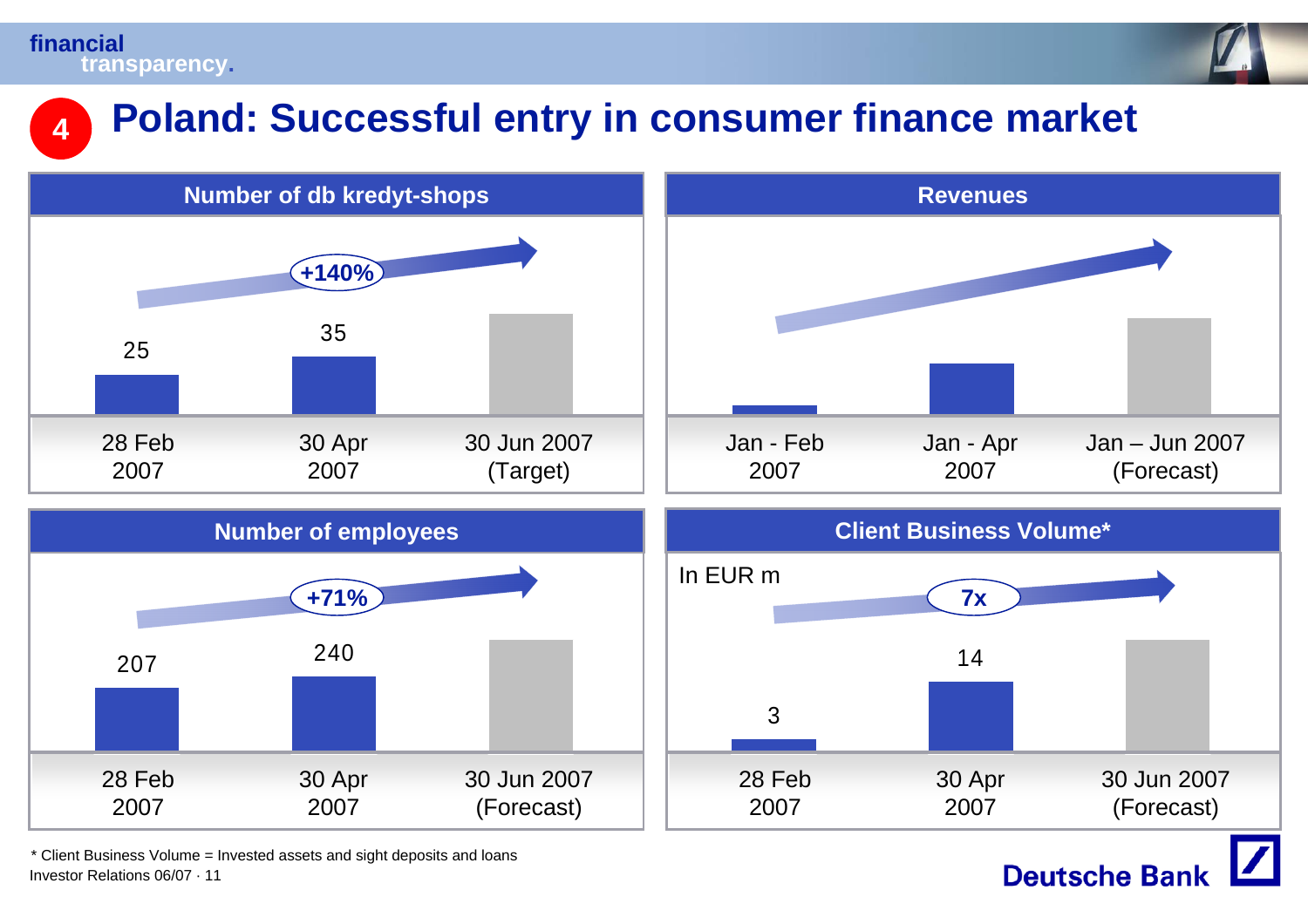

### **India: Successful start for branch business and credit card activities5**



- Application for new licences
- a sa Credit card business





Investor Relations 06/07 · 12\* Client Business Volume = Invested assets and sight deposits and loans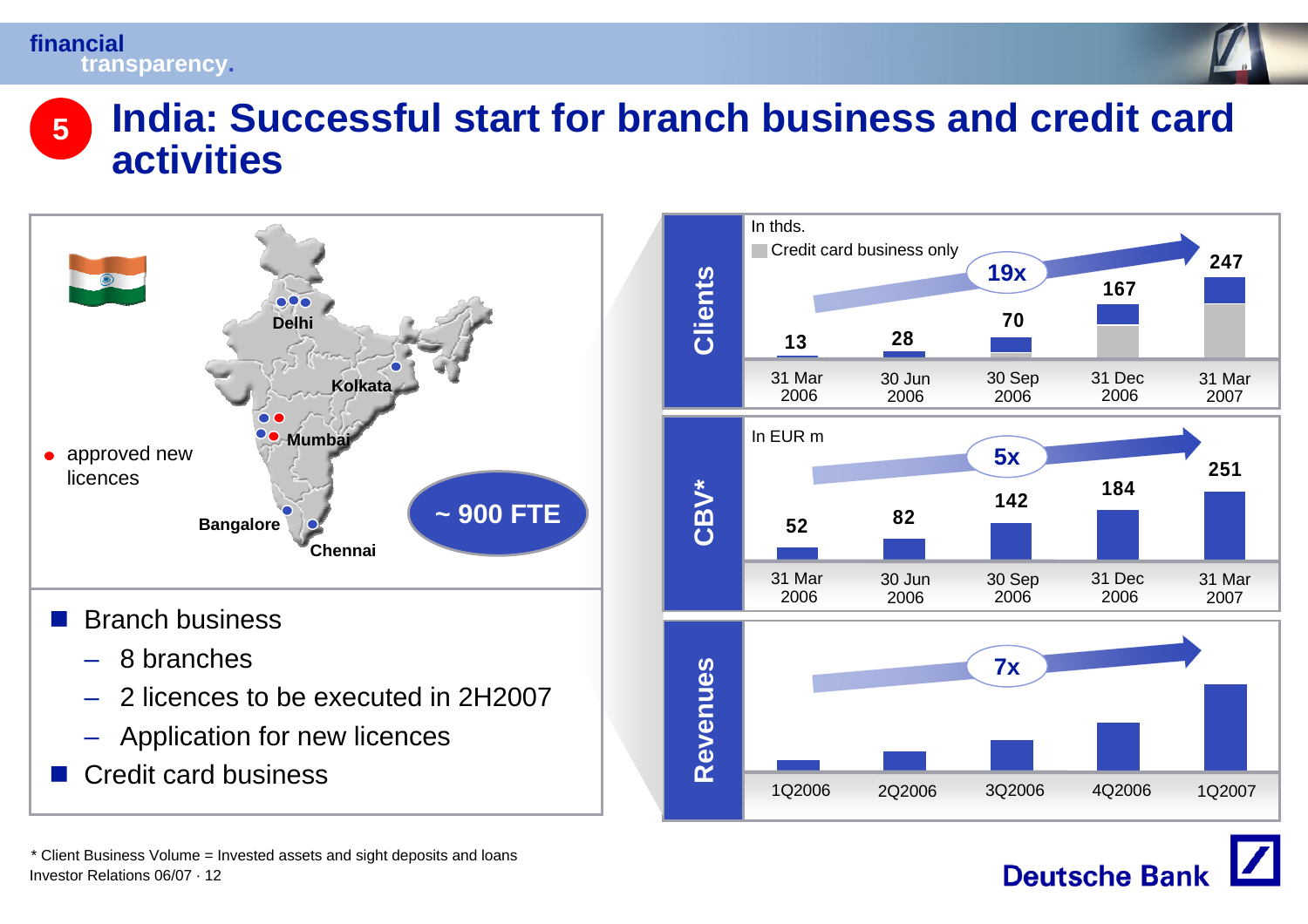

### **China: Market entry via own branches and cooperation 6**

### **HuaXia investment**



- $\mathbb{R}^3$  10% stake in HuaXia Bank:
	- 243 branches in Tier 1 and 2 cities
	- –8.5m clients
	- – 7th largest listed bank in China in terms of market cap
- $\blacksquare$  ~ 200% upward move of HXB share price since closing in May 2006

### **HuaXia cooperation & PBC business**

- Cooperation with HuaXia Bank includes:
	- Exclusive credit card cooperation to be launched in 2Q2007
	- Development of joint affluent proposition
	- Knowledge transfer in risk management area started to further strengthen HuaXia Bank's business operations, in particular:
		- Credit Risk Management
		- Asset Liability Management
		- Operational Risk Management
	- – DB with board seat in HuaXia Bank's board of directors
- **PBC business: Branch openings in Beijing** and Shanghai in March 2007

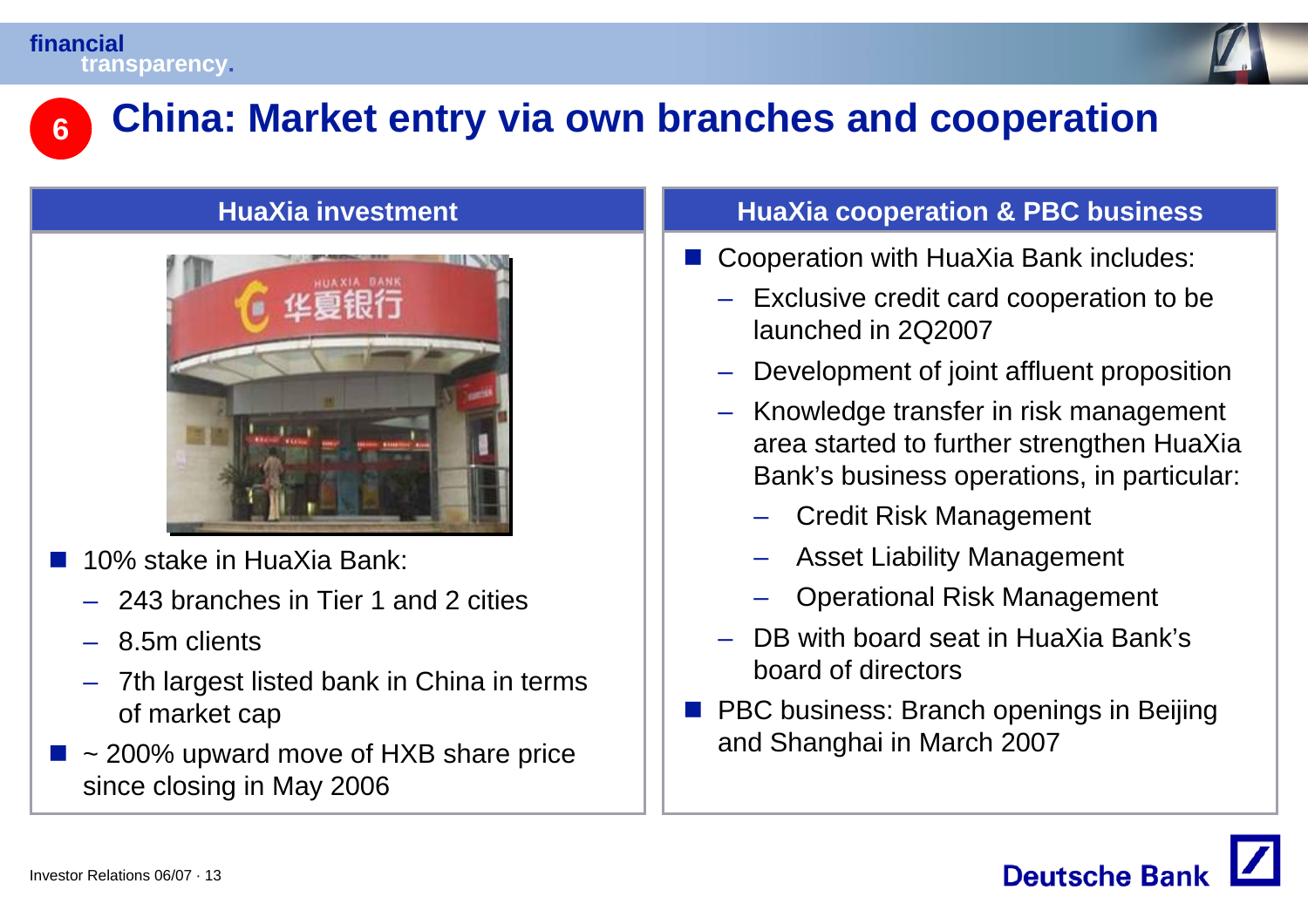



# **Investment in Emerging Markets will continue**



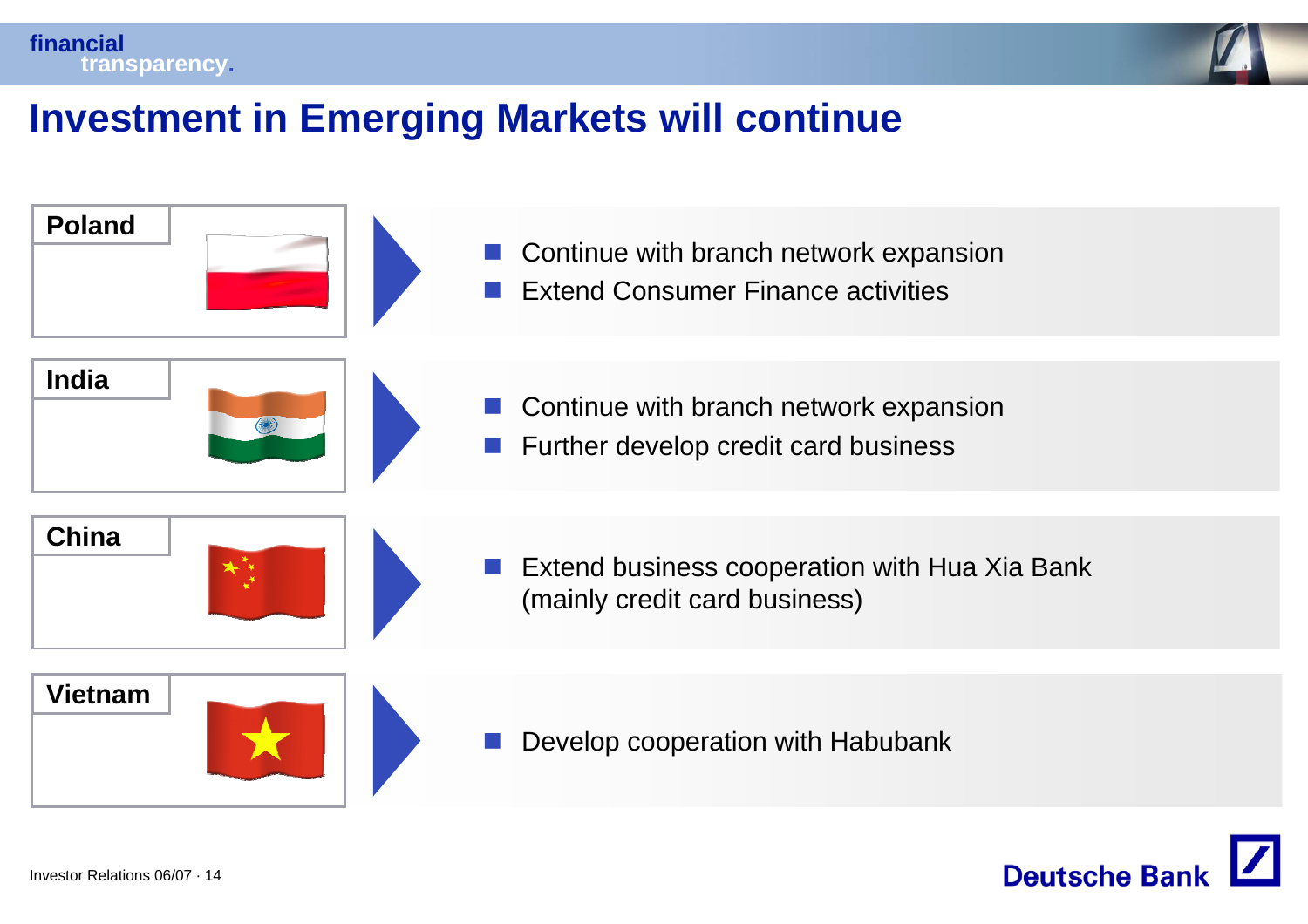

# **Agenda**

|   | A dynamic business           |  |
|---|------------------------------|--|
|   | Update on growth initiatives |  |
|   | Managing the cost base       |  |
| 3 |                              |  |

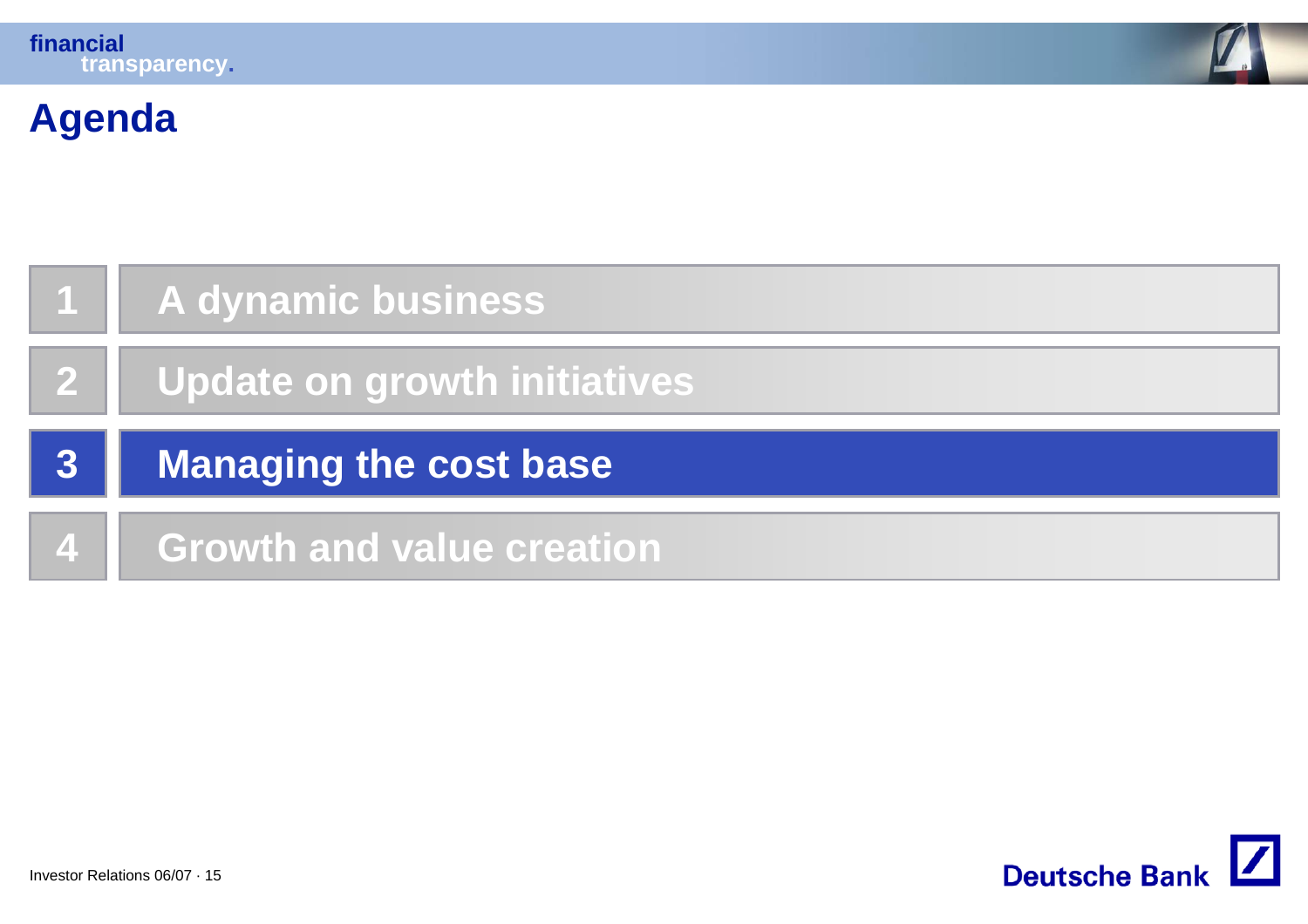

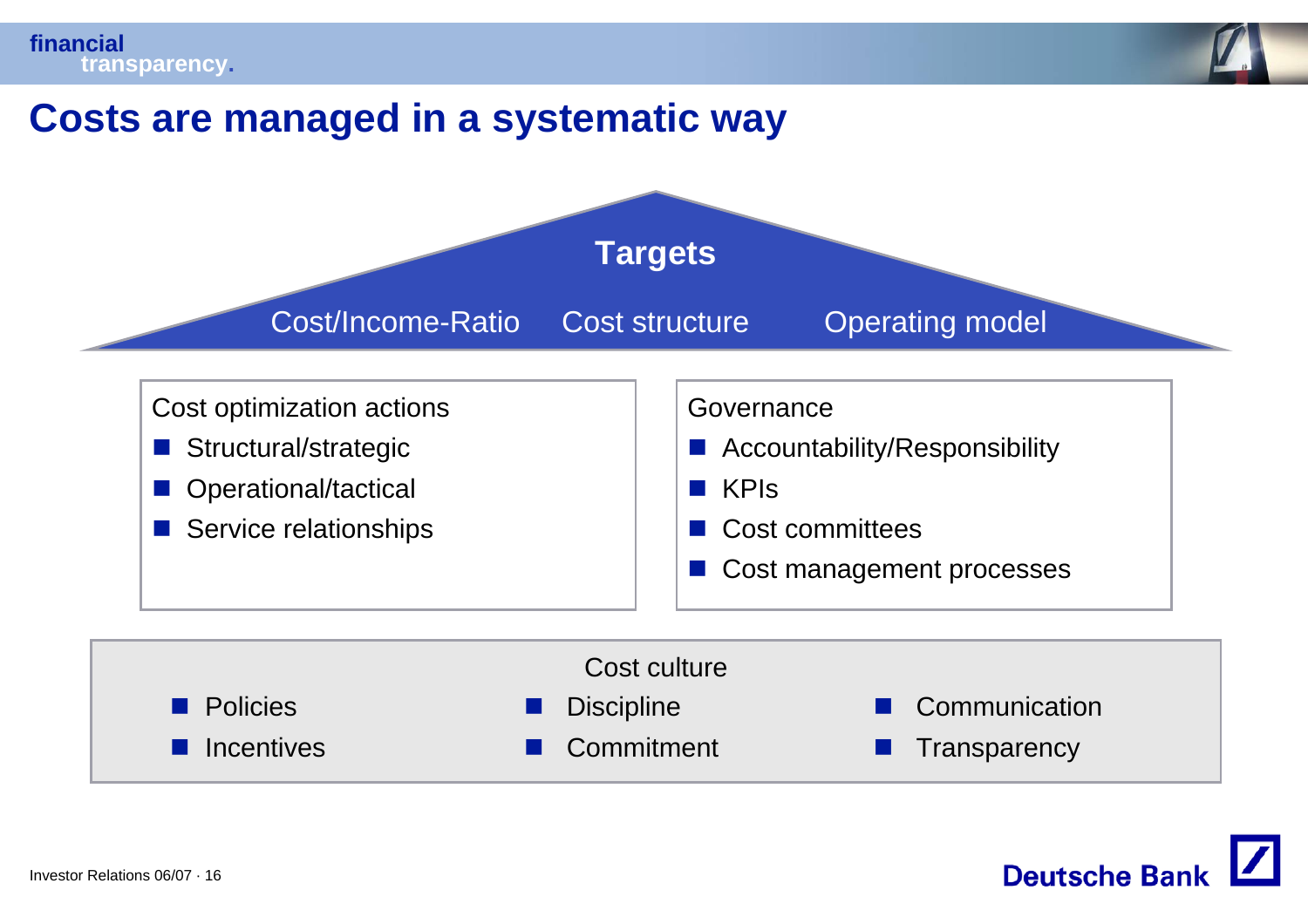

**Deutsche Bank** 

## **After bold restructuring – rigid cost management and step by step optimization of cost base**

| Some cost optimization projects since 2004       |                                                                | <b>Timing</b> | <b>Results</b>                                                     |
|--------------------------------------------------|----------------------------------------------------------------|---------------|--------------------------------------------------------------------|
| <b>Germany:</b><br><b>Infrastructure</b>         | Move on new branch IT<br>infrastructure                        | $2004 - 2006$ | 30% reduction of<br>branch IT infrastructure<br>costs              |
| <b>Germany:</b><br><b>Credit "factory"</b>       | Bundling of credit processing<br>in two centers                | $2005 - 2006$ | 25% reduction of direct<br>operating costs for<br>credit servicing |
| <b>Italy: Captive</b><br><b>Service Provider</b> | Transfer of selected support<br>functions in a separate entity | $2005 - 2006$ | 7% cost reduction of<br>bundled support<br>functions               |
| <b>Globally: Cost</b><br>management              | Rigid control of discretionary<br>spending to enforce IBIT     | Ongoing       | <b>Managing towards</b><br>PBC's global CIR target<br>of 68%       |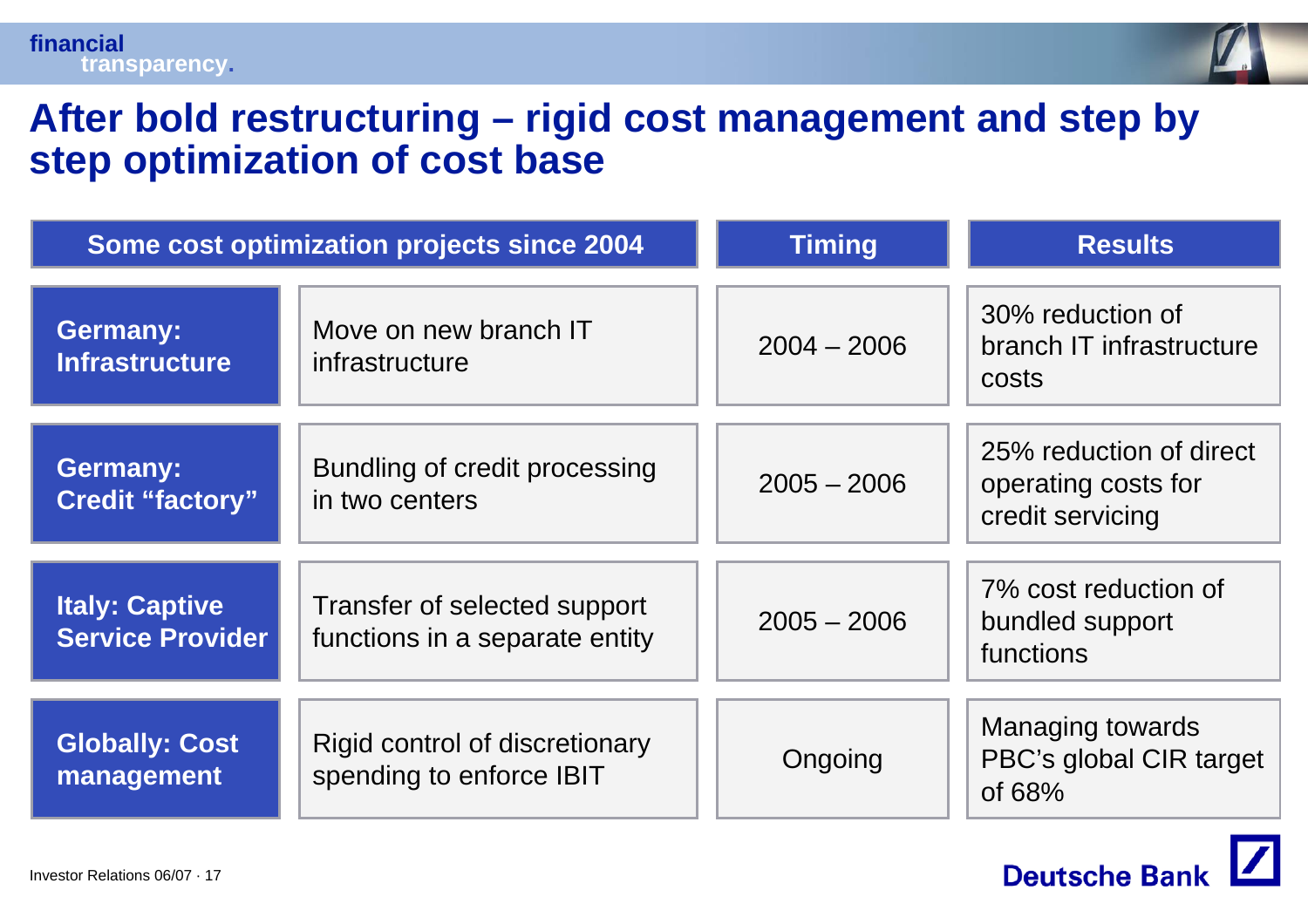



## **Results include massive investments in future growth**



Investor Relations 06/07 · 18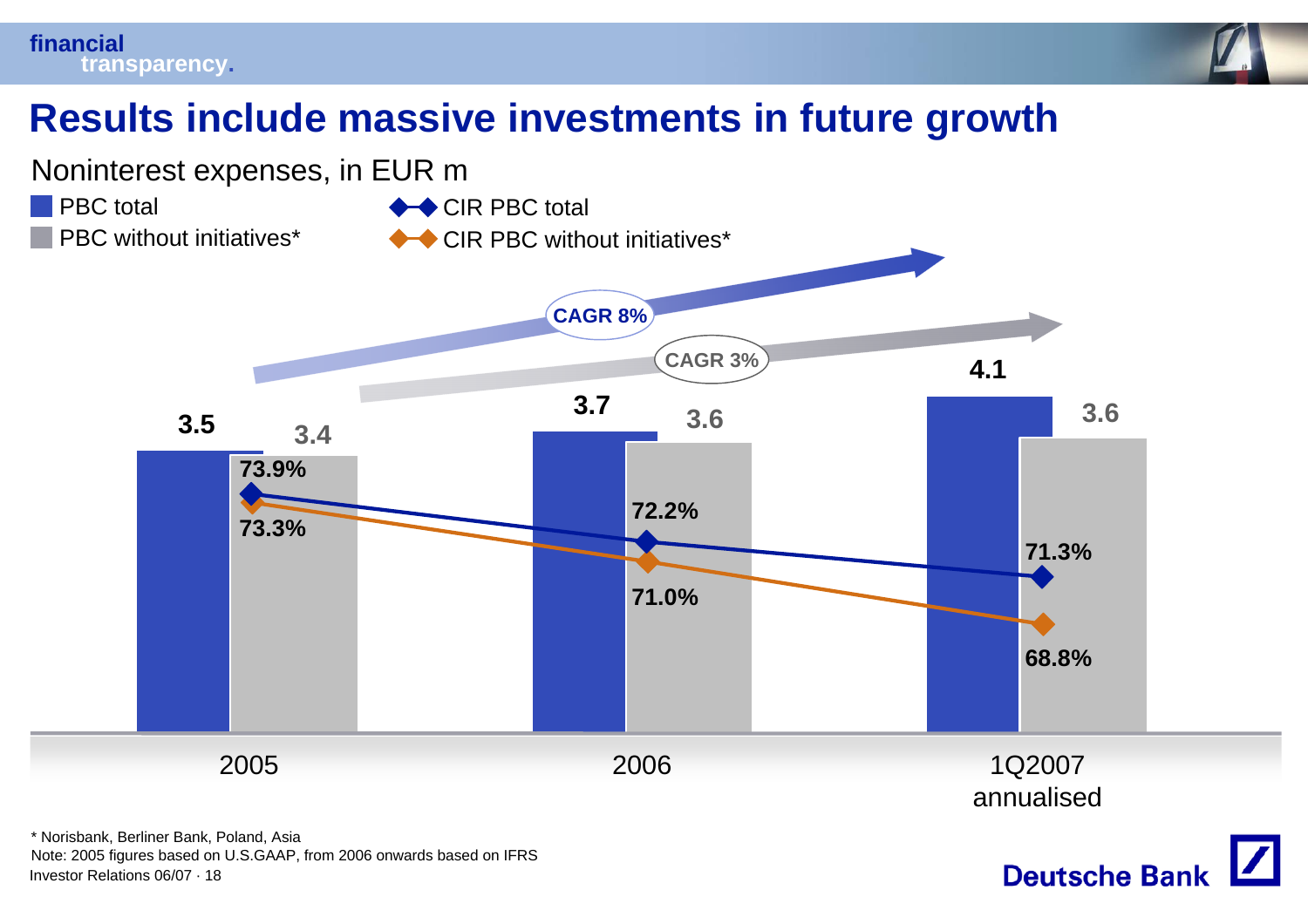

# **Agenda**

|            | A dynamic business               |
|------------|----------------------------------|
|            | Update on growth initiatives     |
| <b>737</b> | <b>Managing the cost base</b>    |
| 4          | <b>Growth and value creation</b> |

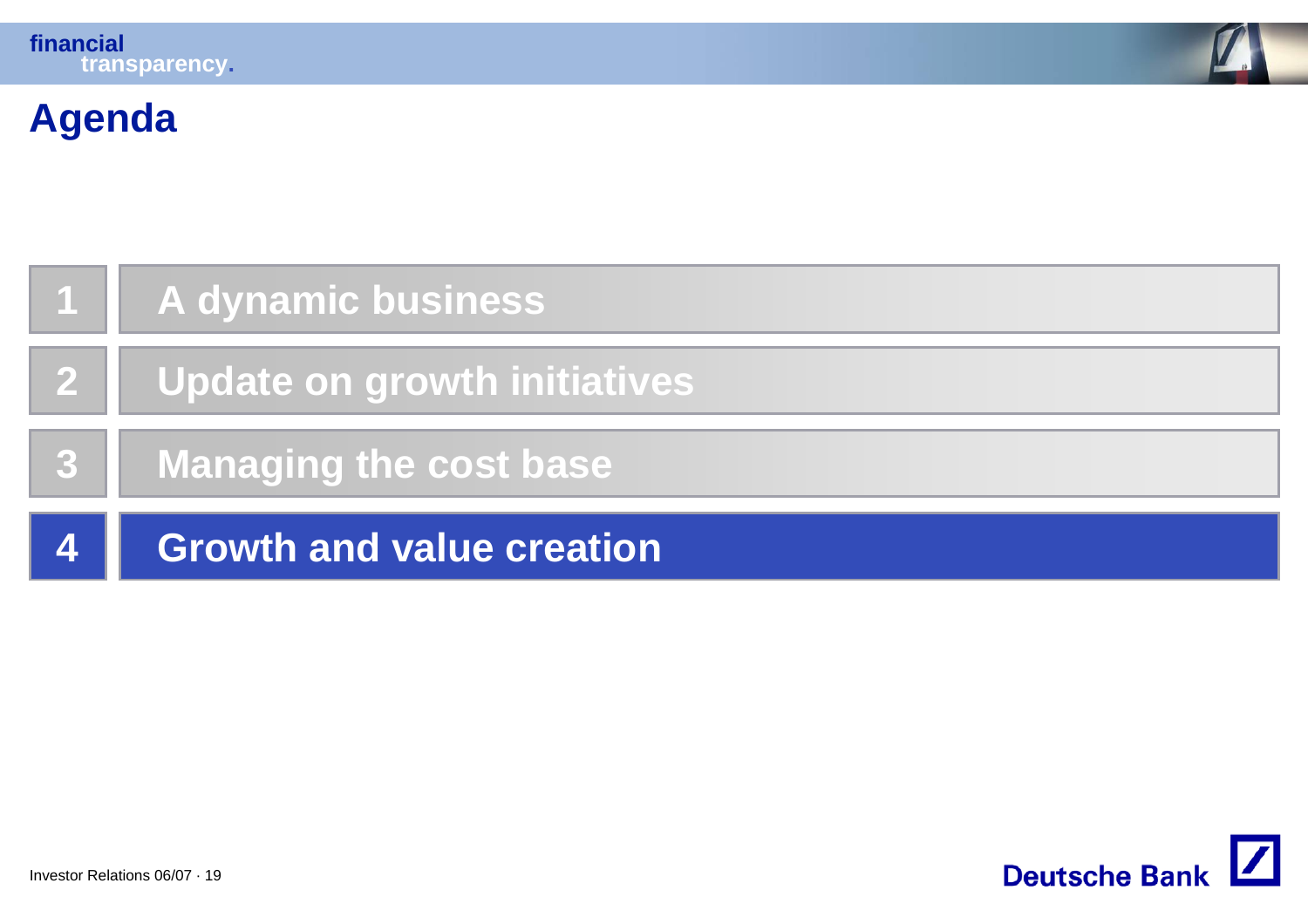



# **Revenue growth outperforming GDP growth in all markets**

PBC revenues, in EUR bn



Investor Relations 06/07 · 20(1) Italy, Spain, Belgium, Portugal (2) Poland, India, China (3) CAGR 2004-2006, weighted average, source: Global Insight WWM Note: 2004 based on U.S. GAAP, from 2006 onwards based on IFRS

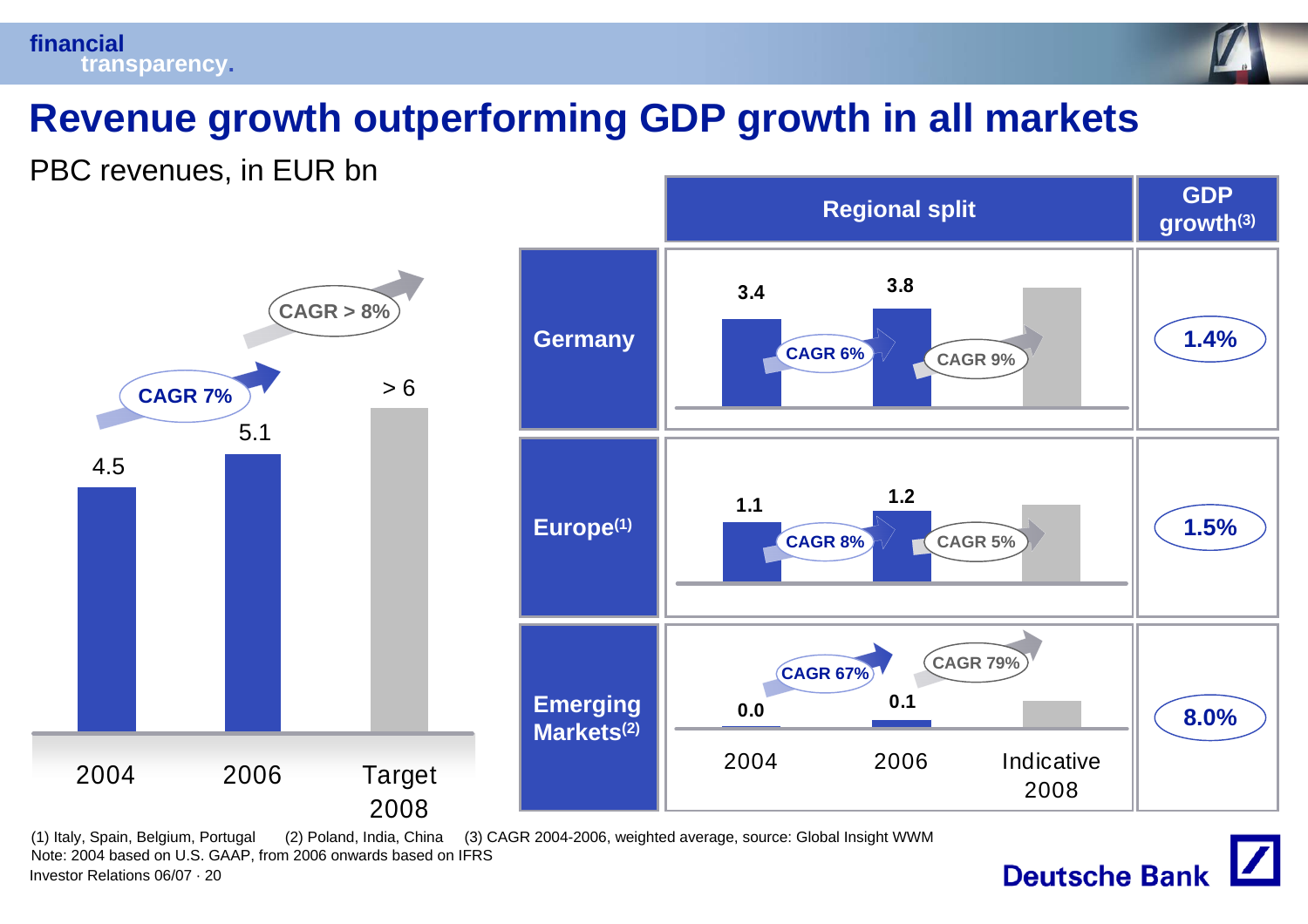

## **PBC will deliver on clear targets**

|                                   | <b>Strategic focus</b>                                  |                                   |
|-----------------------------------|---------------------------------------------------------|-----------------------------------|
|                                   | <b>Advisory</b><br><b>Banking</b>                       | <b>Consumer</b><br><b>Banking</b> |
| <b>Germany</b>                    | Keep revenue momentum<br>and capitalise on acquisitions |                                   |
| <b>Europe</b>                     | Strengthen 'visibility' of our<br>franchises            |                                   |
| <b>Emerging</b><br><b>Markets</b> | Get foothold in high<br>growth regions                  |                                   |
|                                   | Further capitalise on<br>'one bank' philosophy          |                                   |
| 'One bank'                        |                                                         |                                   |